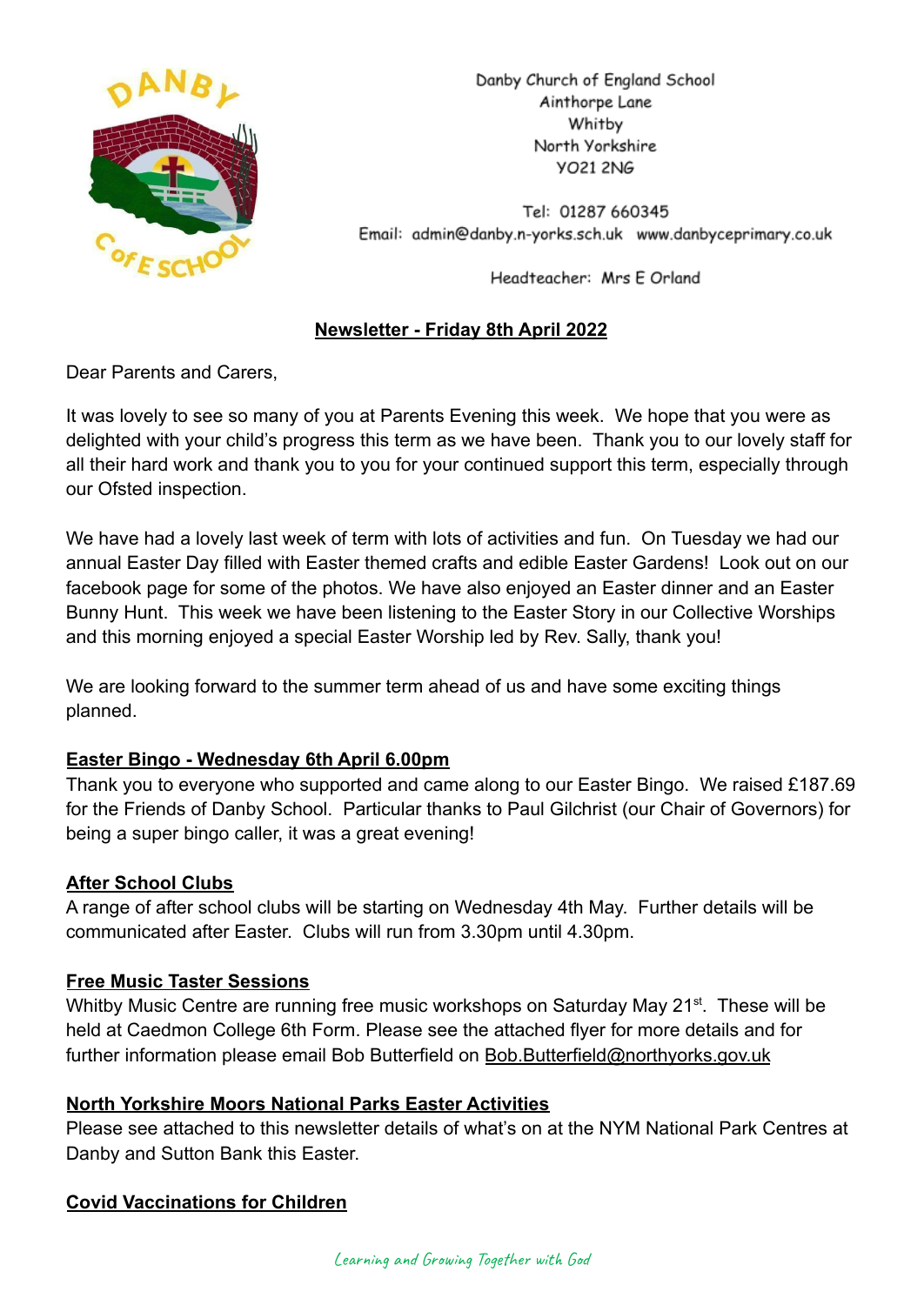We have been asked to share the following information with you. Please see [attached leaflet](https://r1.ddlnk.net/4BPJ-1A9F0-34L1BO-149252-1/c.aspx) and a hyperlink below. The leaflets state that appointments will be available from April, over the Easter holidays, and further slots will become available later.

● **[Covid-19 Guide for Parents of 5-11 year olds](https://r1.ddlnk.net/4BPJ-1A9F0-34L1BO-149253-1/c.aspx)**

# **COVID Update**

We have had 0 confirmed cases in school this week. Please remain vigilant and follow the advice sent to you in previous emails. Thank you.

**Changes to measures and guidance for managing COVID-19 in education and childcare settings from Friday 1 April** - **UPDATED information that we have been asked to share with you from NYCC.**

Updated general national guidance can be found here People with symptoms of a respiratory infection including COVID-19 - GOV.UK (www.gov.uk), which includes guidance on children and young people (aged 18 years and under) who have symptoms of a respiratory infection, including COVID-19.

Key points to note are:

# **Children and young people (aged 18 years and under) who have symptoms of a respiratory infection, including COVID-19**

Respiratory infections are common in children and young people, particularly during the winter months. Symptoms can be caused by several respiratory infections including the common cold, COVID-19 and RSV.

For most children and young people, these illnesses will not be serious, and they will soon recover following rest and plenty of fluids.

Very few children and young people with respiratory infections become seriously unwell. This is also true for children and young people with long-term conditions. Some children under 2, especially those born prematurely or with a heart condition, can be more seriously unwell from RSV.

Attending education is hugely important for children and young people's health and their future.

# **When children and young people with symptoms should stay at home and when they can return to education**

Children and young people with mild symptoms such as a runny nose, sore throat, or slight cough, who are otherwise well, can continue to attend their education setting.

**Children and young people** who are unwell and have a **high temperature** should **stay at home** and **avoid contact with other people**, where they can. They can go back to school, college or childcare, and resume normal activities when they no longer have a high temperature and they are well enough to attend.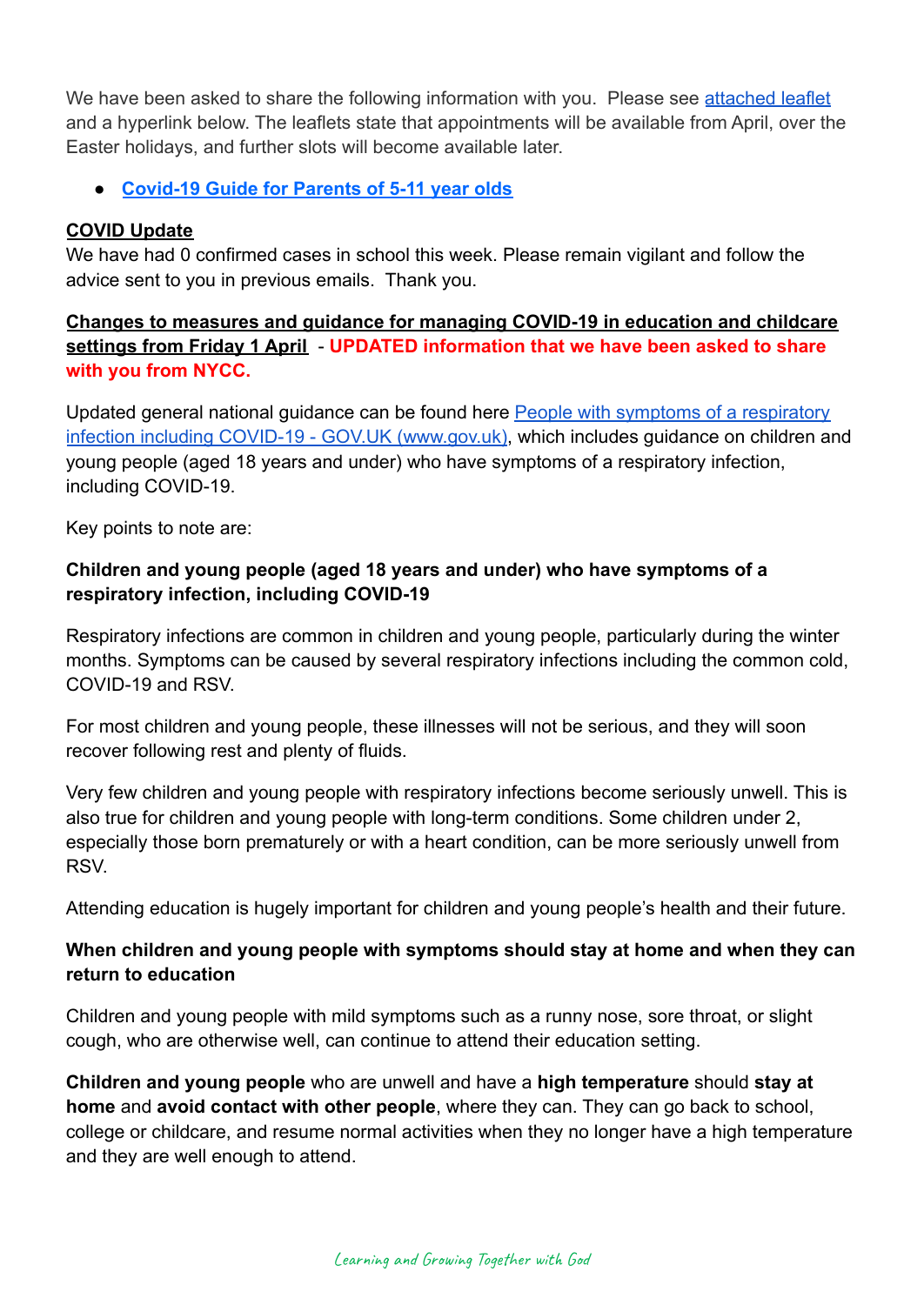All children and young people with respiratory symptoms should be encouraged to cover their mouth and nose with disposable tissues when coughing and/or sneezing and to wash their hands after using or disposing of tissues.

It can be difficult to know when to seek help if your child is unwell. If you are worried about your child, especially if they are aged under 2 years old, then you should seek medical help

| Swimming                                    | Thursdays 7/4, 28/4, 12/5, 26/5, 16/6, 30/6,<br>14/7 |
|---------------------------------------------|------------------------------------------------------|
| <b>Forest School</b>                        | Thursdays 5/5, 19/5, 9/6, 23/6, 7/7, 21/7            |
| <b>Easter holidays</b>                      | 11th April - 22nd April                              |
| <b>Teacher Training Day - school closed</b> | Monday 25th April                                    |
| <b>School starts for the Summer Term</b>    | Tuesday 26th April                                   |
| <b>Peat Rigg Residential Y3/4</b>           | Wednesday 27th - Friday 29th April                   |
| <b>May Day Bank Holiday</b>                 | Monday 2nd May                                       |
| Jubilee Event - Village Hall 10am - 2pm     | Friday 27th May                                      |
| <b>Half Term</b>                            | Monday 30th May - Friday 3rd June                    |
| <b>Whole School Photos</b>                  | Monday 20th June                                     |
| <b>School breaks up for Summer</b>          | Friday 22nd July                                     |

## **Diary Dates**

The term dates for this academic year and the next, including professional development days, are kept up to date on our school website. Click [here to access the page.](https://www.danbyceprimary.co.uk/information-and-newsletters/term-dates/)

Please note that Monday 25th April is a training day. Children return to school on Tuesday 26th April. The first week back I will be at Danby on Tuesday morning and Egton on Tuesday afternoon. On Wednesday, Thursday and Friday I will be at Peat Rigg with Year 3 and 4.

Have a really lovely Easter Time, we hope that you enjoy the holiday.

With best wishes,

Lg Orland

Liz Orland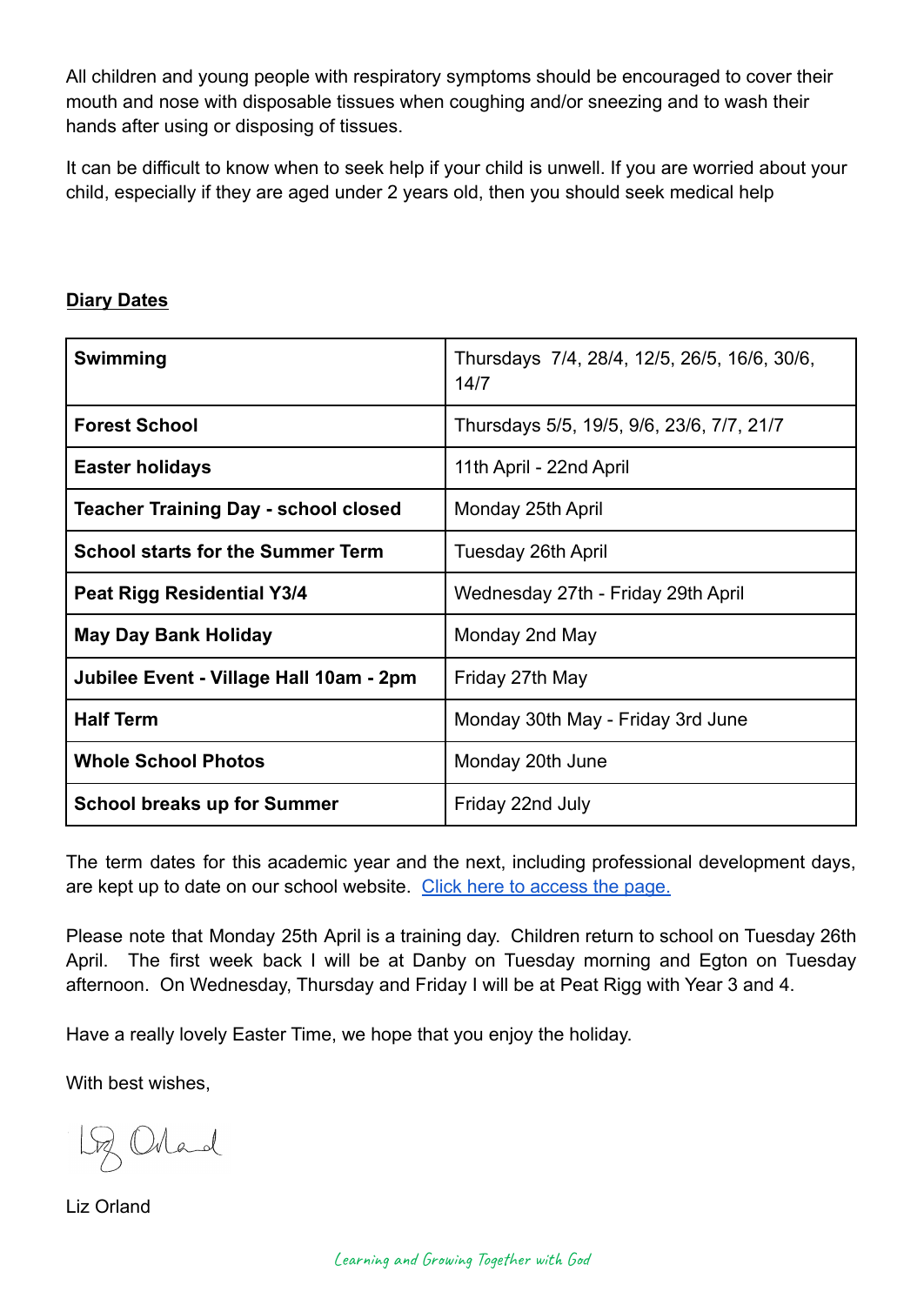# **The information below has not changed but is still relevant.**

#### **Village Jubilee Party**

Danby village are holding a Queens Jubilee party for anyone to attend on Friday 3<sup>rd</sup> June 2022, starting at 1pm in the village hall, car park and green. Food stalls will be available.

They will be holding a "best Victoria Sponge" cake competition for everyone to enter and a drawing and poetry competition for the children which we will be contributing to as a school.

#### **Ukraine Resources**

Obviously, the situation in the world has sadly changed over the last week or two. Some resources have been put out to enable school staff and families to support children with questions and discussions which you may find useful [HERE](https://educationhub.blog.gov.uk/2022/02/25/help-for-teachers-and-families-to-talk-to-pupils-about-russias-invasion-of-ukraine-and-how-to-help-them-avoid-misinformation/) and [Speaking with Children about](https://schools.cityofsanctuary.org/2022/02/28/speaking-with-children-about-the-war-in-ukraine) [the War in Ukraine | Schools of Sanctuary,](https://schools.cityofsanctuary.org/2022/02/28/speaking-with-children-about-the-war-in-ukraine) Advice [if you're upset by the news - CBBC](https://www.bbc.co.uk/newsround/13865002) [Newsround](https://www.bbc.co.uk/newsround/13865002), and in the additional resource added to the email.

#### **Federation Jubilee Arrangements**

As the Jubilee celebrations fall during the half term holiday we are making a special plan for our own Jubilee celebration with both schools within our federation. A shared lunch is planned for both schools on Friday 27th May at Danby Village Hall. We very much hope to be in a position to invite parents to join us, so please do save the date and further details will follow in due course!

# **Castleton Cricket Club**

Castleton CC will be running Dynamos and All Stars cricket programmes for primary school children again this year. The programmes are accredited by the English Cricket Board and are delivered by trained coaches. Dynamos is a 7-week programme starting in May and is for children approx aged 8-11 (juniors). All Stars is an 8-week programme for children approx aged 5-7 (infants). Sessions are on Thursdays evenings at Castleton cricket pitch. All abilities welcome. If you would like to find out more or book a place, please visit:

#### **Dynamos**:

<https://ecb.clubspark.uk/Dynamos/Course/5bc82e88-03be-487d-a6db-4da62ee15b9c> **All Stars**: <https://ecb.clubspark.uk/AllStars/Course/bdf3b2e8-d953-43e4-aa3c-41560b1a49d0>

If you have any questions, please contact castletoncricketclub@gmail.com

# **Free School Meal Eligibility**

If you think you may be entitled to free school meals for your child, please use the application form which can be found on the NYCC website - Free [school meals | North Yorkshire County](https://www.northyorks.gov.uk/free-school-meals) [Council.](https://www.northyorks.gov.uk/free-school-meals)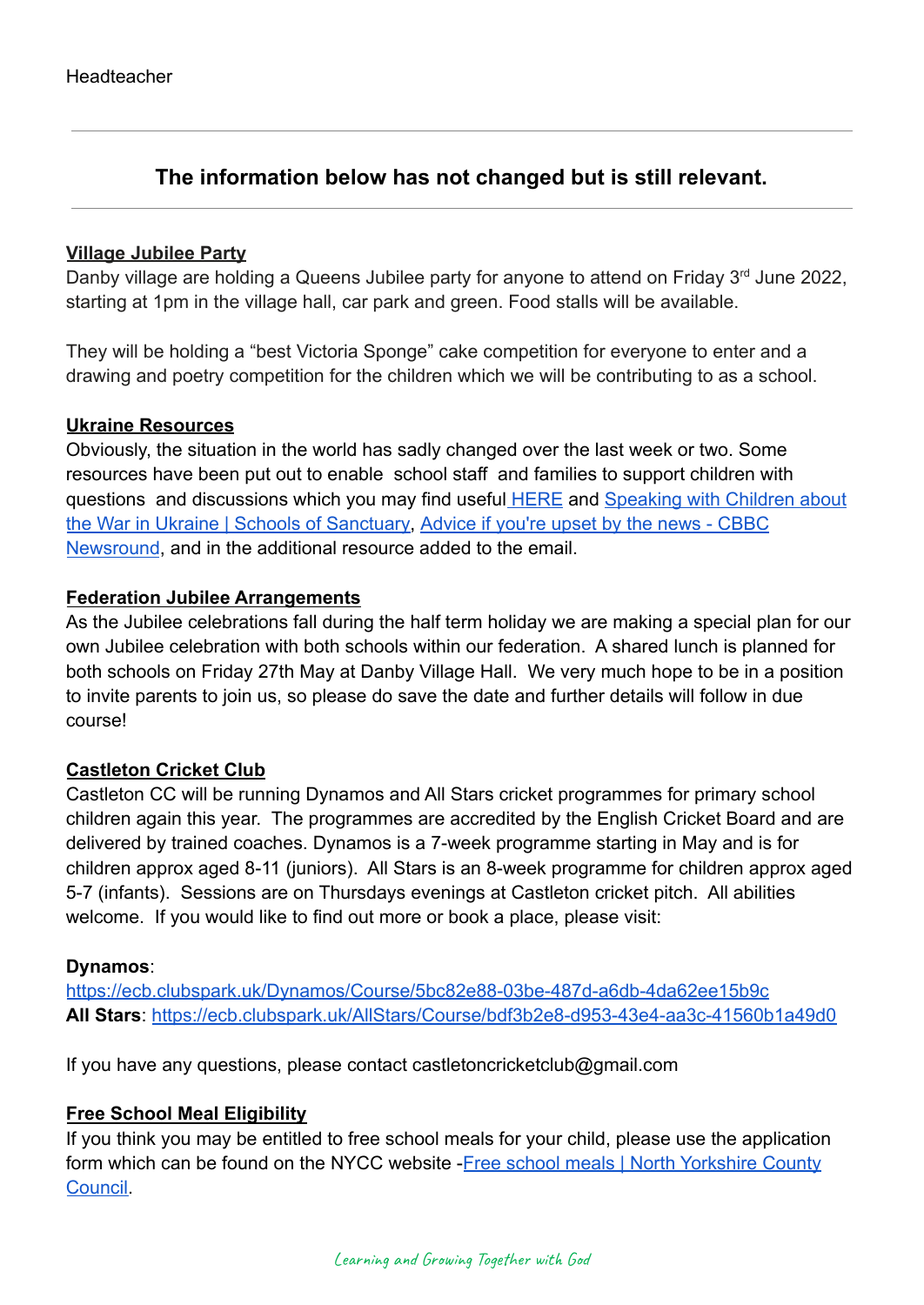Even if your child is in Reception, Year 1 or Year 2 and currently receives universal free school meals, please check your entitlement. Being eligible will mean that the school receives additional funding for your child which will go towards their learning and any additional support they may need.

To qualify for free school meals you must fulfil one of the following criteria:

- Universal Credit, provided you have an annual net earned income of no more than £7,400, as assessed by earnings from up to three of your most recent assessment periods (£616.67 per month);
- Income Support;
- Income-based Jobseeker's Allowance;
- Income-related Employment and Support Allowance;
- Support under part six of the Immigration and Asylum Act 1999;
- The guarantee element of Pension Credit;
- Child Tax Credit, provided you are also not entitled to Working Tax Credit and have an annual household gross income that does not exceed £16,190 (as assessed by HMRC); or
- Working Tax Credit run-on, paid for four weeks after you stop qualifying for Working Tax Credit. Please note that contributions-based benefits, including contribution-related Jobseekers' Allowance do not entitle you to claim free school meals.

If you need any help or further clarification, please contact the school office.

## **Jewellery in School**

Please could we remind everyone of the policy regarding jewellery in school.

**'Jewellery is not allowed to be worn for Health and Safety reasons following a directive from North Yorkshire County Council. However a watch and small stud earrings may be worn on a daily basis but must be removed for PE.'**

We have noticed a number of children wearing items such as bracelets and necklaces recently. Not only does this present a health and safety risk but also causes upset if these items get lost. If you wish your child to have their ears pierced, we recommend that you have this done over the Summer holiday period to allow them to heal before a return to school. **All earrings must now be removed for PE and Swimming lessons, we are not allowed to tape over them as in previous times.**

# **Reminder of Snow policy and arrangements**

Please find our current [snow policy.](https://drive.google.com/file/d/1PQF-KS64Fiqqa-jJlT9mfUV8MedCZC4v/view?usp=sharing)

Please watch your emails and school facebook page on icy and snowy mornings for any key messages. Thank you.

# **Covid-19 Guidance**

For guidance of what to do if you test positive for Covid 19 or are a contact of someone who tests positive, please visit the link found [HERE](https://www.gov.uk/government/publications/covid-19-people-with-covid-19-and-their-contacts/covid-19-people-with-covid-19-and-their-contacts)

# **Breakfast Club**